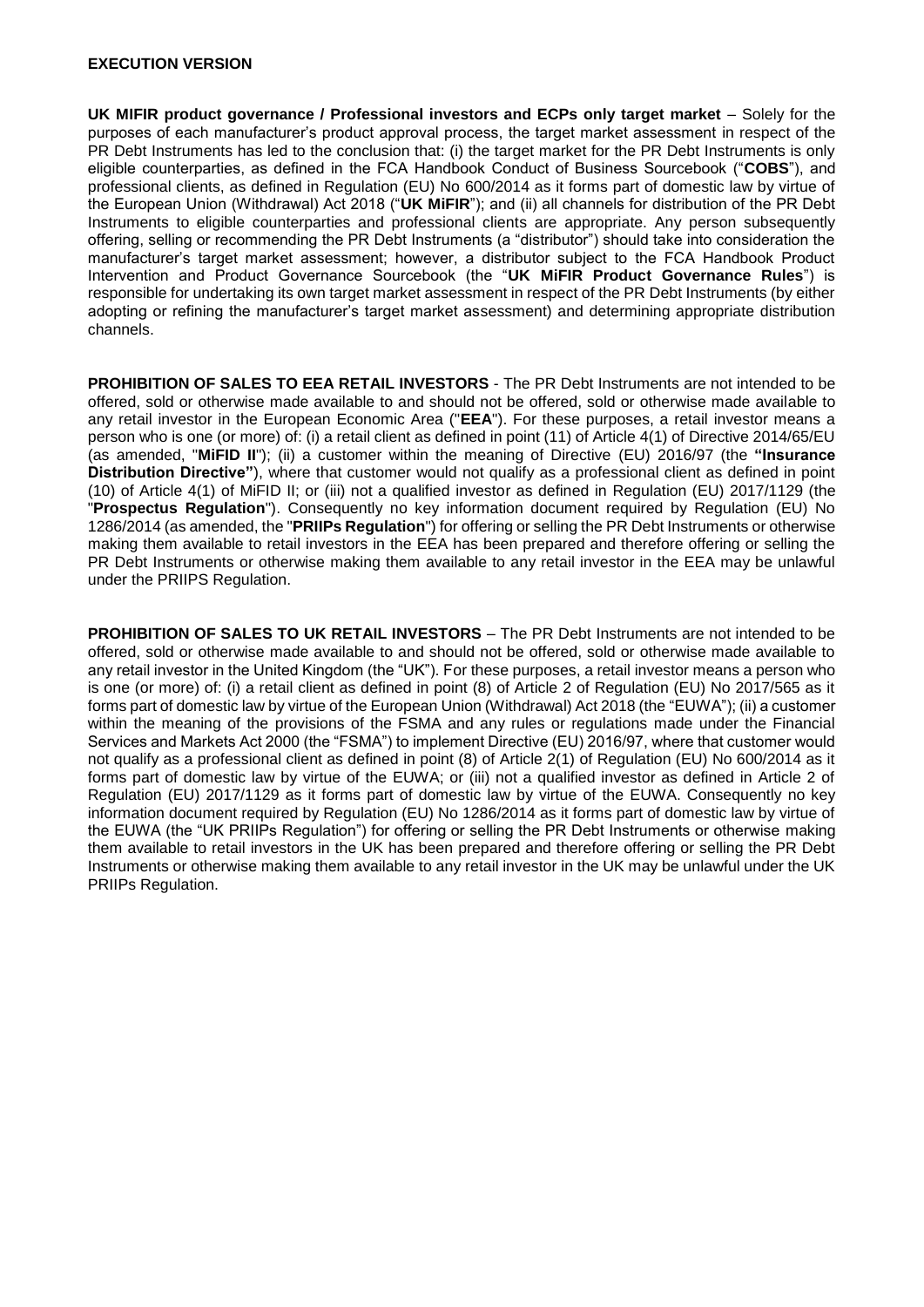### **FINAL TERMS DATED 29 SEPTEMBER 2021**

#### **MACQUARIE GROUP LIMITED**

(ABN 94 122 169 279)

(incorporated with limited liability in the Commonwealth of Australia)

#### **Issue of**

#### **GBP400,000,000 2.125 per cent. PR Debt Instruments due 1 October 2031 under the U.S. \$10,000,000,000 DEBT INSTRUMENT PROGRAMME**

### **PART A - CONTRACTUAL TERMS**

Terms used herein shall be deemed to be defined as such for the purposes of the terms and conditions ("**Conditions**") set forth in the Base Prospectus dated 11 June 2021 which constitutes a base prospectus (the "**Base Prospectus**") for the purposes of Regulation (EU) 2017/1129 as it forms part of domestic law by virtue of EUWA (the "**UK Prospectus Regulation**"). This document constitutes the final terms of a Tranche of Fixed Rate PR Debt Instruments described herein ("**PR Debt Instruments**") for the purposes of the UK Prospectus Regulation and must be read in conjunction with such Base Prospectus in order to obtain all the relevant information.

The Base Prospectus has been published on the website of the London Stock Exchange at [https://www.londonstockexchange.com/news?tab=news-explorer,](https://www.londonstockexchange.com/news?tab=news-explorer) the internet site <http://www.macquarie.com/au/about/investors/debt-investors/unsecured-funding> and during normal business hours copies may be obtained from the offices of the I&P Agent, Citibank, N.A., London Branch at c/o Citibank, N.A., Dublin Branch, Ground Floor, 1 North Wall Quay, Dublin 1, Ireland.

| 1.  | Issuer:                                                                                          | Macquarie Group Limited<br>(LEI: ACMHD8HWFMFUIQQ8y590)                                                                                                                                                 |
|-----|--------------------------------------------------------------------------------------------------|--------------------------------------------------------------------------------------------------------------------------------------------------------------------------------------------------------|
| 2.  | (i) Series Number:                                                                               | Not Applicable                                                                                                                                                                                         |
|     | (ii) Tranche Number:                                                                             | Not Applicable                                                                                                                                                                                         |
|     | (iii) date on which the PR Debt<br>Instruments will be consolidated and<br>form a single series: | Not Applicable                                                                                                                                                                                         |
| 3.  | <b>Specified Currency:</b>                                                                       | Pounds Sterling ("£" or "GBP")                                                                                                                                                                         |
| 4.  | <b>Aggregate Nominal Amount:</b>                                                                 | GBP 400,000,000                                                                                                                                                                                        |
| 5.  | <b>Issue Price:</b>                                                                              | 99.086 per cent. of the Aggregate Nominal Amount                                                                                                                                                       |
| 6.  | <b>Specified Denominations:</b>                                                                  | GBP100,000 and integral multiples of GBP1,000 in<br>excess thereof up to and including GBP199,000. No PR<br>Debt Instruments in definitive form will be issued with a<br>denomination above GBP199,000 |
| 7.  | (i)<br><b>Issue Date:</b>                                                                        | 1 October 2021                                                                                                                                                                                         |
|     | (ii)<br>Interest Commencement Date:                                                              | <b>Issue Date</b>                                                                                                                                                                                      |
| 8.  | <b>Maturity Date:</b>                                                                            | 1 October 2031                                                                                                                                                                                         |
| 9.  | Interest Basis:                                                                                  | 2.125 per cent. Fixed Rate                                                                                                                                                                             |
| 10. | Default Interest (Condition 5.5(d)):                                                             | Not Applicable                                                                                                                                                                                         |
| 11. | <b>Redemption Basis:</b>                                                                         | Redemption at par                                                                                                                                                                                      |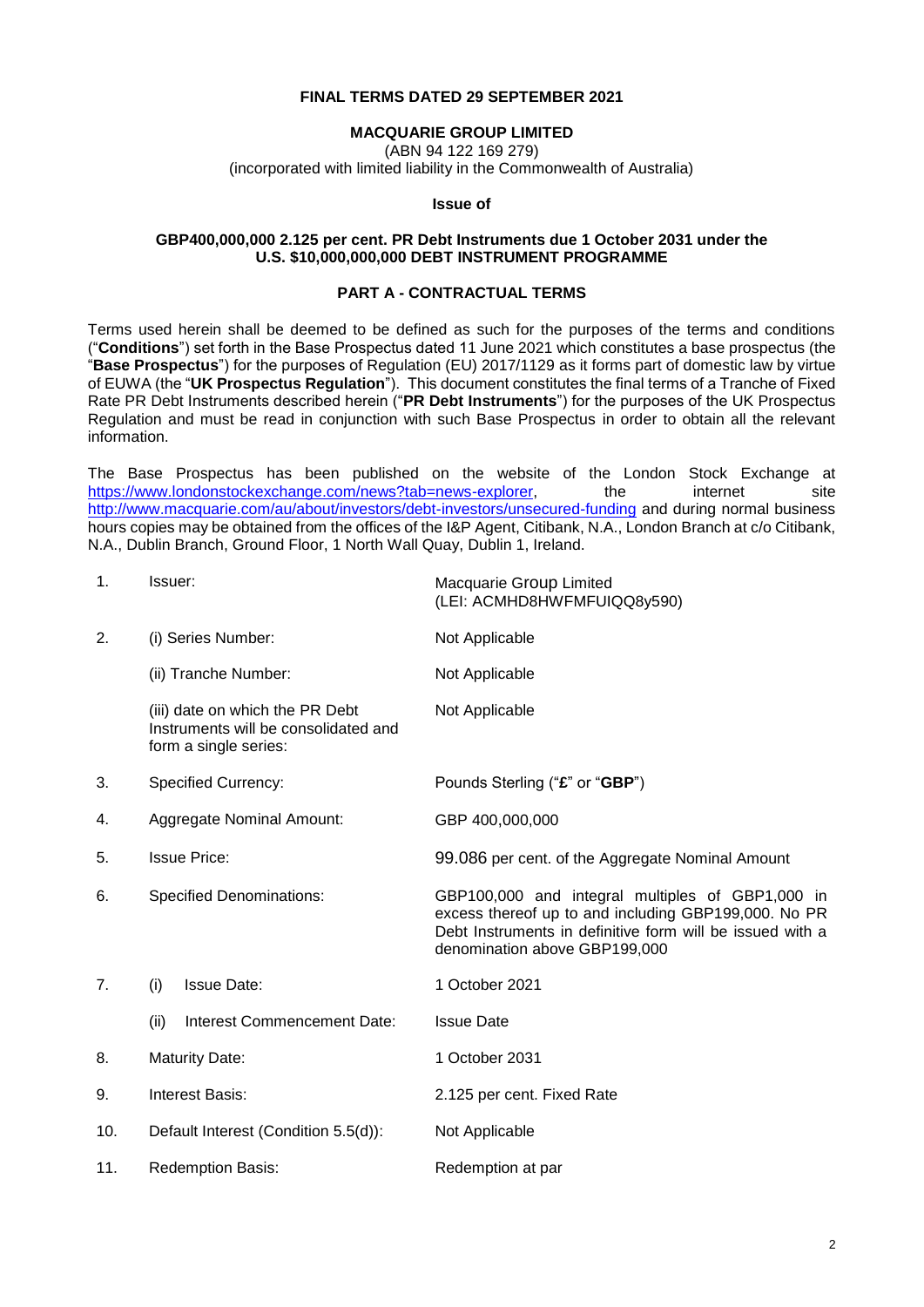| 12. | Change of Interest Basis: | Not Applicable |
|-----|---------------------------|----------------|
| 13. | Put / Call Options:       | Not Applicable |

## **PROVISIONS RELATING TO INTEREST (IF ANY) PAYABLE**

| 14. |       | <b>Fixed Rate PR Debt Instrument</b><br><b>Provisions:</b>        | Applicable - See Condition 5.2                                                                                                                                                           |
|-----|-------|-------------------------------------------------------------------|------------------------------------------------------------------------------------------------------------------------------------------------------------------------------------------|
|     | (i)   | Interest Rate(s):                                                 | 2.125 per cent. per annum payable annually in arrear                                                                                                                                     |
|     | (ii)  | Interest Payment Date(s):                                         | 1 October in each year (adjusted in accordance with<br>Business Day Convention) up to and including the<br>Maturity Date. The first Interest Payment Date will fall on<br>1 October 2022 |
|     | (iii) | <b>Fixed Coupon Amount:</b>                                       | GBP 21.25 per GBP 1,000 in Nominal Amount                                                                                                                                                |
|     | (iv)  | <b>Broken Amount:</b>                                             | Not Applicable                                                                                                                                                                           |
|     | (v)   | Day Count Fraction:                                               | Actual / Actual-ICMA                                                                                                                                                                     |
|     | (vi)  | <b>Business Day Convention:</b>                                   | Following Business Day Convention, unadjusted                                                                                                                                            |
| 15. |       | <b>Floating Rate PR Debt Instrument</b><br><b>Provisions:</b>     | Not Applicable                                                                                                                                                                           |
| 16. |       | Zero Coupon PR Debt Instrument<br><b>Provisions:</b>              | Not Applicable                                                                                                                                                                           |
| 17. |       | <b>Fixed/Floating Rate Interest Rate</b><br><b>Provisions:</b>    | Not Applicable                                                                                                                                                                           |
|     |       | PROVISIONS RELATING TO REDEMPTION                                 |                                                                                                                                                                                          |
| 18. |       | Redemption at Issuer's option (Call):                             | Not Applicable                                                                                                                                                                           |
| 19. |       | Redemption at PR Debt Instrument<br>Holder's option (Put):        | Not Applicable                                                                                                                                                                           |
| 20. |       | <b>Final Redemption Amount of each</b><br><b>Debt Instrument:</b> | Maturity Redemption Amount: The outstanding principal<br>amount of the PR Debt Instruments                                                                                               |
| 21. |       | <b>Early Redemption Amount</b>                                    |                                                                                                                                                                                          |
|     | (i)   | Early Redemption Amount (Tax)<br>(Condition 6.4):                 | Outstanding nominal amount together with accrued<br>interest (if any) thereon of the PR Debt Instruments.                                                                                |
|     | (ii)  | Early<br>Redemption<br>(Default) (Condition 9):                   | Amount Outstanding nominal amount together with accrued<br>interest (if any) thereon of the PR Debt Instruments.                                                                         |
|     |       | GENERAL PROVISIONS APPLICABLE TO THE PR DEBT INSTRUMENTS          |                                                                                                                                                                                          |

22. Form of PR Debt Instrument:

| (i) Form: | Bearer (Condition 1.1). |
|-----------|-------------------------|
|           |                         |

Temporary Global PR Debt Instrument exchangeable for a Permanent Global PR Debt Instrument upon certification as to non-US beneficial ownership no earlier than 40 days after the completion of distribution of the PR Debt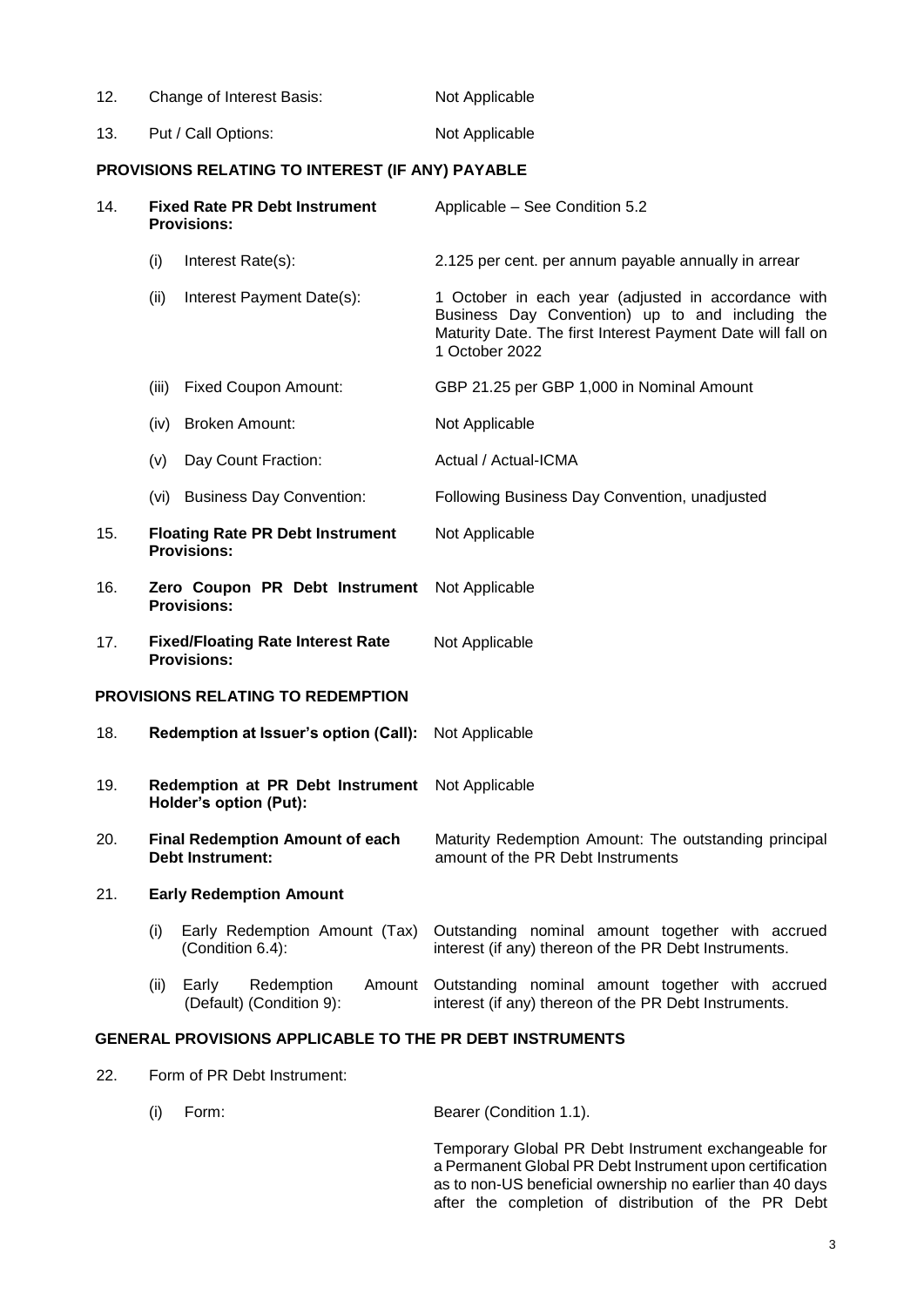Instruments as determined by the Issuing and Paying Agent, which is exchangeable for Definitive PR Debt Instruments in certain limited circumstances.

- (ii) Type: Fixed Rate PR Debt Instrument
- 23. Additional Business Centre: London
- 24. Talons for future Coupons to be attached to Definitive PR Debt Instruments (and dates on which such Talons mature): Not Applicable
- 25. Governing law: The laws of New South Wales
- 26. Place for notices: Condition 18.1 will apply
- 27. Public Offer: Not Applicable

### **DISTRIBUTION**

| 28. | U.S. Selling Restrictions:                       | Reg. S Category 2/TEFRA: D Rules                                                                                         |
|-----|--------------------------------------------------|--------------------------------------------------------------------------------------------------------------------------|
| 29. | Prohibition of Sales of EEA Retail<br>Investors: | Applicable                                                                                                               |
|     | Prohibition of Sales of UK Retail<br>Investors:  | Applicable                                                                                                               |
| 30. | Method of Distribution:                          | Syndicated                                                                                                               |
| 31. | If syndicated, names of managers:                | BNP Paribas, HSBC Bank plc, Macquarie Bank Limited<br>(London Branch), Macquarie Bank Europe and NatWest<br>Markets Plc. |
| 32. | Stabilisation Manager(s):                        | HSBC Bank plc                                                                                                            |
| 33. | Additional selling restrictions:                 | Not Applicable                                                                                                           |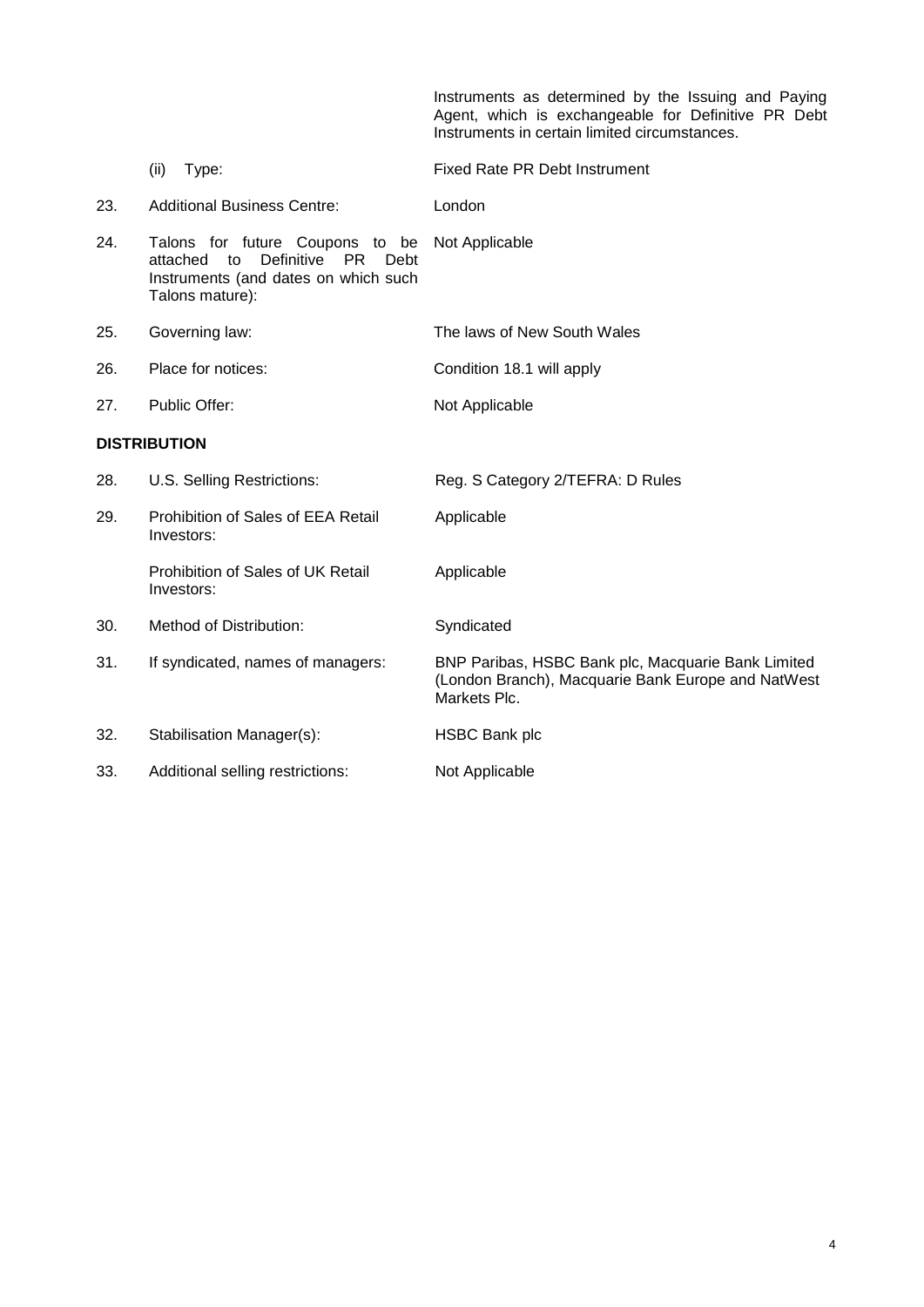# **CONFIRMED**

# **MACQUARIE GROUP LIMITED**

lz. UAN

By: Authorised Person Angus Cameron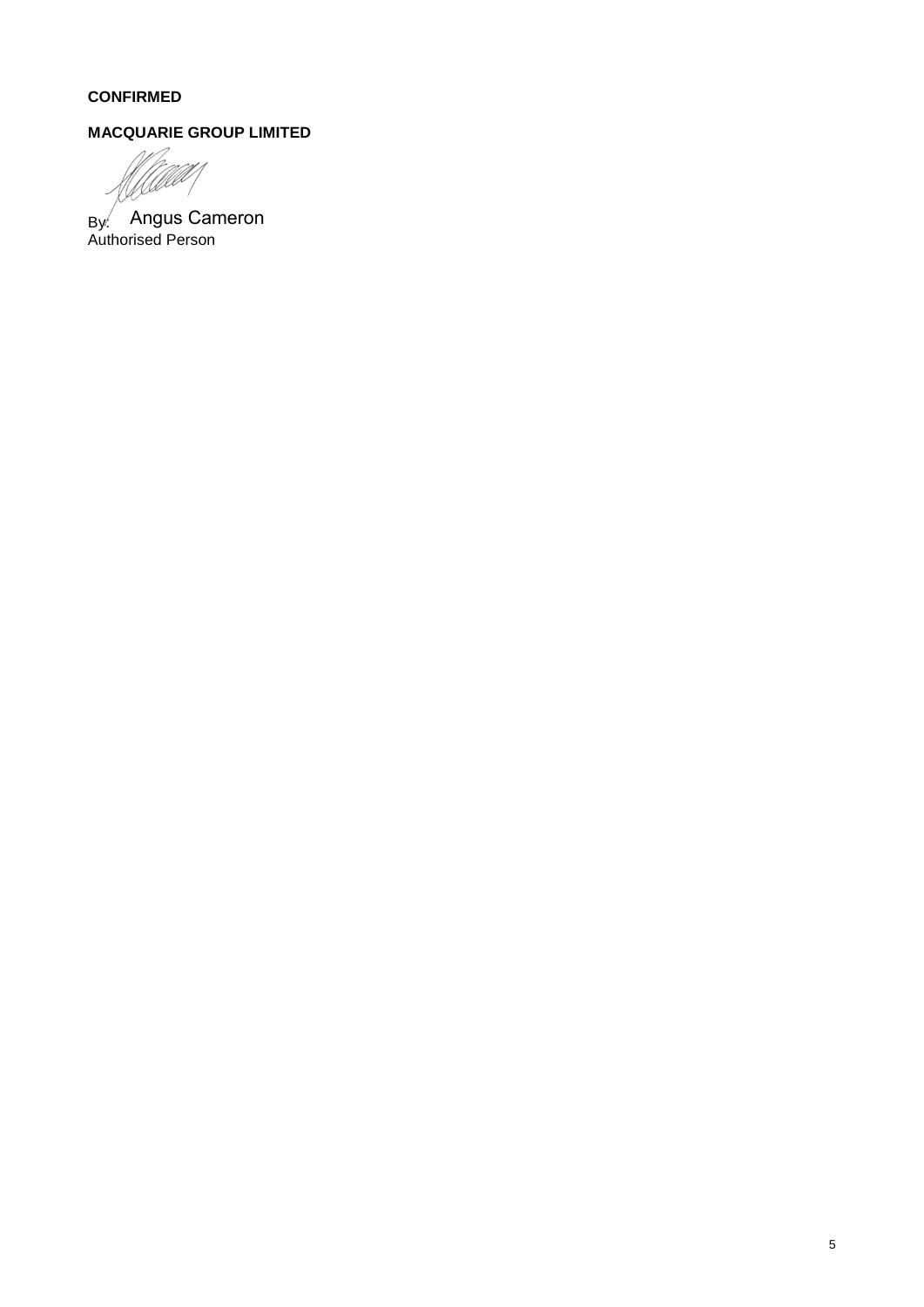### **PART B - OTHER INFORMATION**

### 1. **LISTING AND ADMISSION TO TRADING**

| (i)  | Listing:                                                                                                       | Application will be made for the PR Debt Instruments to<br>be listed on the Official List of the FCA with effect from 1<br>October 2021                                  |
|------|----------------------------------------------------------------------------------------------------------------|--------------------------------------------------------------------------------------------------------------------------------------------------------------------------|
| (ii) | Admission to trading:                                                                                          | Application will be made for the PR Debt Instruments to<br>be admitted to trading on the main market of the London<br>Stock Exchange plc with effect from 1 October 2021 |
|      | $\lim_{n \to \infty}$ $\Gamma$ $\alpha$ $\lim_{n \to \infty}$ $\alpha$ $\alpha$ $\alpha$ $\lim_{n \to \infty}$ |                                                                                                                                                                          |

(iii) Estimate of total expenses related to admission to trading: GBP4,840

### 2. **RATINGS**

Credit Ratings: The PR Debt Instruments to be issued are expected to be rated by the following ratings agencies:

S&P Global Ratings Inc.: BBB+

Moody's Investors Service Pty Limited: A3

Fitch Australia Pty Ltd: A-

*Credit ratings are for distribution only to a person (a) who is not a "retail client" within the meaning of section 761G of the Corporations Act 2001 (Cth) and is also a sophisticated investor, professional investor or other investor in respect of whom disclosure is not required under Part 6D.2 or 7.9 of the Corporations Act 2001 (Cth), and (b) who is otherwise permitted to receive credit ratings in accordance with applicable law in any jurisdiction in which the person may be located. Anyone who is not such a person is not entitled to receive these Final Terms and any who receives these Final Terms must not distribute them to any person who is not entitled to receive them.*

## 3. **INTERESTS OF NATURAL AND LEGAL PERSONS INVOLVED IN THE ISSUE**

Save for the fees payable to BNP Paribas, HSBC Bank plc, Macquarie Bank Limited, London Branch and NatWest Markets Plc as Dealers (as generally discussed in "Subscription and Sale" on pages 131 to 140 of the Base Prospectus), so far as the Issuer is aware, no person involved in the offer of the PR Debt Instruments has an interest material to the offer.

#### 4. **USE OF PROCEEDS AND ESTIMATED NET PROCEEDS**

|    | Use of proceeds:                                       | General corporate purposes |
|----|--------------------------------------------------------|----------------------------|
|    | Estimated net proceeds:                                | GBP 394,944,000            |
| 5. | <b>YIELD (Fixed Rate PR Debt)</b><br>Instruments only) | 2.228 per cent. per annum  |